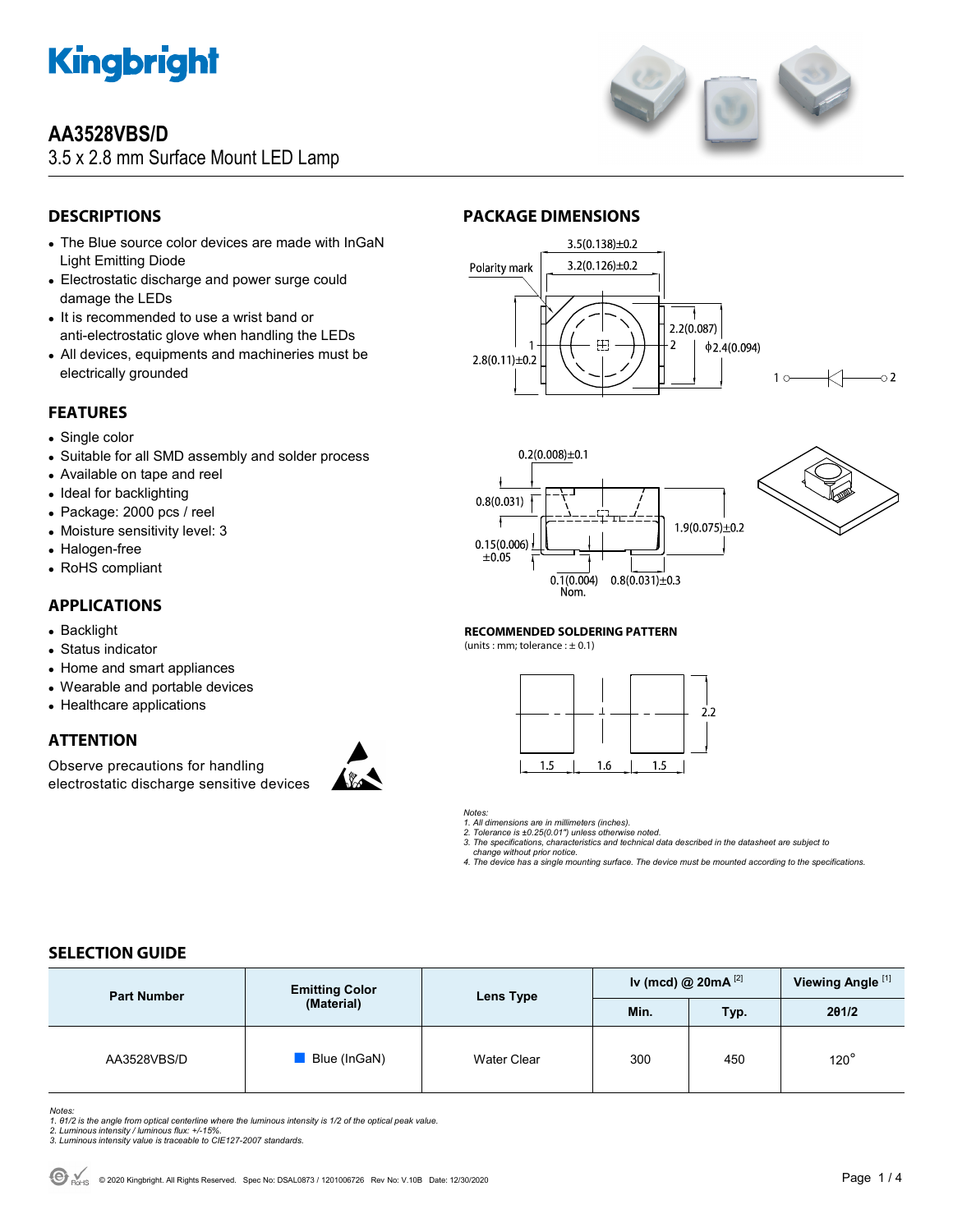# **Kingbright**

### **ELECTRICAL / OPTICAL CHARACTERISTICS at T<sub>A</sub>=25°C**

| <b>Parameter</b>                                                                                                                |                            |                       | Value        |                          | <b>Unit</b>           |
|---------------------------------------------------------------------------------------------------------------------------------|----------------------------|-----------------------|--------------|--------------------------|-----------------------|
|                                                                                                                                 | Symbol                     | <b>Emitting Color</b> | Max.<br>Typ. |                          |                       |
| Wavelength at Peak Emission $I_F$ = 20mA                                                                                        | $\lambda_{\rm peak}$       | Blue                  | 465          | $\overline{\phantom{a}}$ | nm                    |
| Dominant Wavelength $I_F = 20mA$                                                                                                | $\lambda_{\text{dom}}$ [1] | Blue                  | 470          | $\overline{\phantom{0}}$ | nm                    |
| Spectral Bandwidth at 50% $\Phi$ REL MAX<br>$I_F = 20mA$                                                                        | Δλ                         | Blue                  | 22           | $\overline{\phantom{a}}$ | nm                    |
| Capacitance                                                                                                                     | С                          | <b>Blue</b>           | 100          | $\overline{\phantom{a}}$ | pF                    |
| Forward Voltage $I_F = 20mA$                                                                                                    | $V_F$ <sup>[2]</sup>       | <b>Blue</b>           | 3.3          | 4                        | $\vee$                |
| Reverse Current ( $V_R$ = 5V)                                                                                                   | l <sub>R</sub>             | <b>Blue</b>           |              | 50                       | μA                    |
| Temperature Coefficient of $\lambda_{peak}$<br>$I_F = 20mA$ , -10°C $\le T \le 85$ °C                                           | $TC_{\lambda peak}$        | <b>Blue</b>           | 0.04         | $\overline{\phantom{a}}$ | $nm$ <sup>o</sup> $C$ |
| Temperature Coefficient of $\lambda_{\text{dom}}$<br>$I_F = 20 \text{mA}, -10^{\circ} \text{C} \leq T \leq 85^{\circ} \text{C}$ | $TC_{\text{Adom}}$         | <b>Blue</b>           | 0.03         | $\overline{\phantom{a}}$ | $nm$ <sup>o</sup> $C$ |
| Temperature Coefficient of $V_F$<br>$I_F$ = 20mA, -10°C $\leq T \leq 85$ °C                                                     | $TC_{V}$                   | <b>Blue</b>           | $-2.9$       | $\overline{\phantom{a}}$ | $mV$ °C               |

*Notes:* 

1. The dominant wavelength (λd) above is the setup value of the sorting machine. (Tolerance λd : ±1nm. )<br>2. Forward voltage: ±0.1V.<br>3. Wavelength value is traceable to CIE127-2007 standards.

*4. Excess driving current and / or operating temperature higher than recommended conditions may result in severe light degradation or premature failure.* 

### **ABSOLUTE MAXIMUM RATINGS at T<sub>A</sub>=25°C**

| <b>Parameter</b>                             | Symbol                  | Value          | <b>Unit</b>    |
|----------------------------------------------|-------------------------|----------------|----------------|
| Power Dissipation                            | $P_D$                   | 120            | mW             |
| Reverse Voltage                              | $V_R$                   | 5              | $\vee$         |
| Junction Temperature                         | $\mathsf{T}_j$          | 115            | $^{\circ}C$    |
| <b>Operating Temperature</b>                 | $T_{op}$                | $-40$ to $+85$ | $^{\circ}C$    |
| Storage Temperature                          | $T_{\text{stg}}$        | $-40$ to $+85$ | °C             |
| DC Forward Current                           | $I_F$                   | 30             | mA             |
| <b>Peak Forward Current</b>                  | $I_{FM}$ <sup>[1]</sup> | 100            | mA             |
| Electrostatic Discharge Threshold (HBM)      |                         | 250            | $\vee$         |
| Thermal Resistance (Junction / Ambient)      | $R_{th}$ JA $^{[2]}$    | 250            | $^{\circ}$ C/W |
| Thermal Resistance (Junction / Solder point) | $R_{th}$ JS $^{[2]}$    | 130            | $^{\circ}$ C/W |

*Notes:* 

1. 1/10 Duty Cycle, 0.1ms Pulse Width.<br>2. R<sub>th Ja</sub> ,R<sub>h JS</sub> Results from mounting on PC board FR4 (pad size ≥ 16 mm<sup>2</sup> per pad).<br>3. Relative humidity levels maintained between 40% and 60% in production area are recommende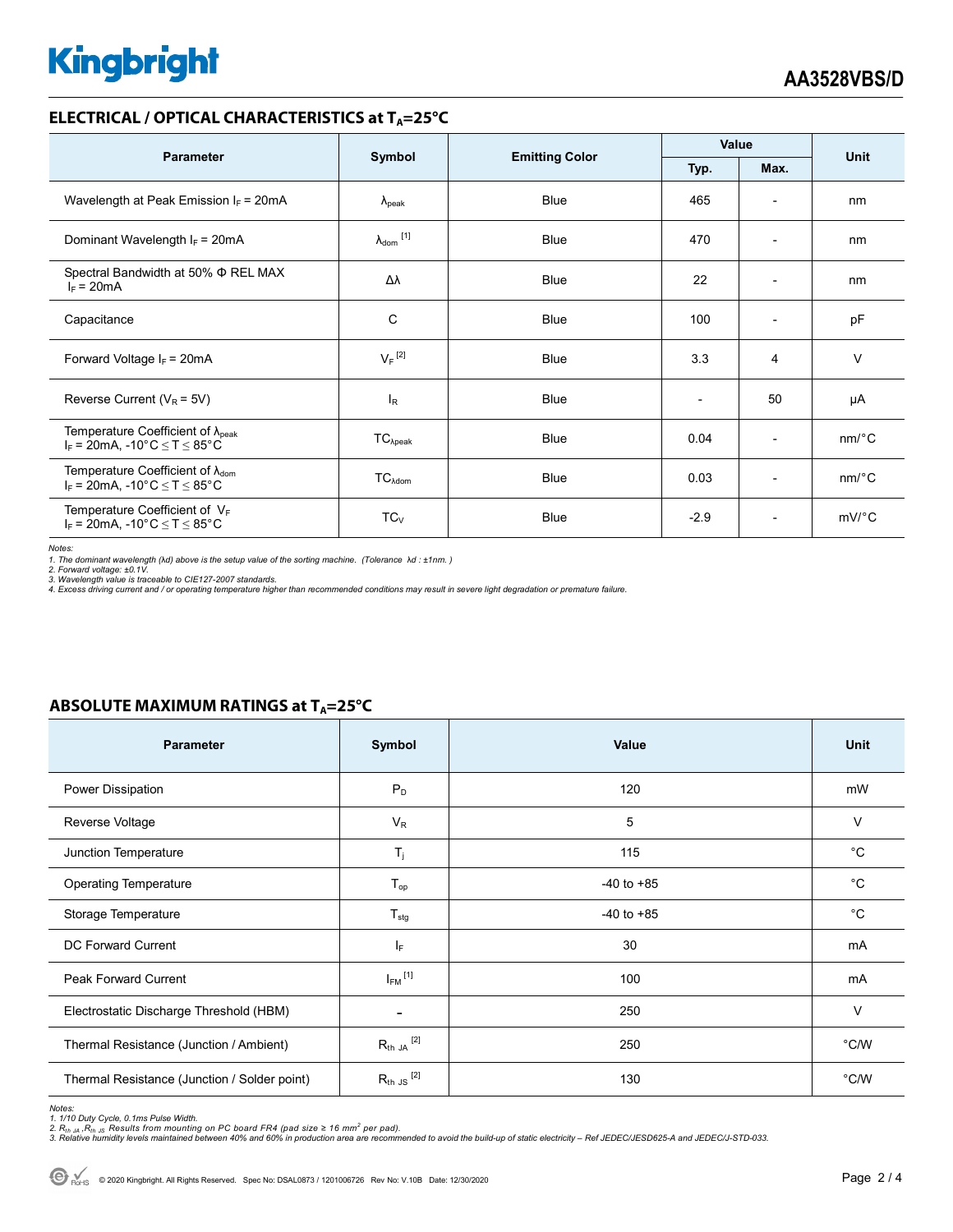# **Kingbright**

### **TECHNICAL DATA**



### **SPATIAL DISTRIBUTION**



**BLUE** 



**Forward Current Derating Curve Luminous Intensity vs.** 

**Ambient Temperature**





### **REFLOW SOLDERING PROFILE for LEAD-FREE SMD PROCESS**



*Notes:* 

- *1. Don't cause stress to the LEDs while it is exposed to high temperature.*
- 

*2. The maximum number of reflow soldering passes is 2 times. 3. Reflow soldering is recommended. Other soldering methods are not recommended as they might cause damage to the product.* 

**TAPE SPECIFICATIONS** (units : mm)



**REEL DIMENSION** (units : mm)



 $\bigodot$  R<sub>OHS</sub> © 2020 Kingbright. All Rights Reserved. Spec No: DSAL0873 / 1201006726 Rev No: V.10B Date: 12/30/2020